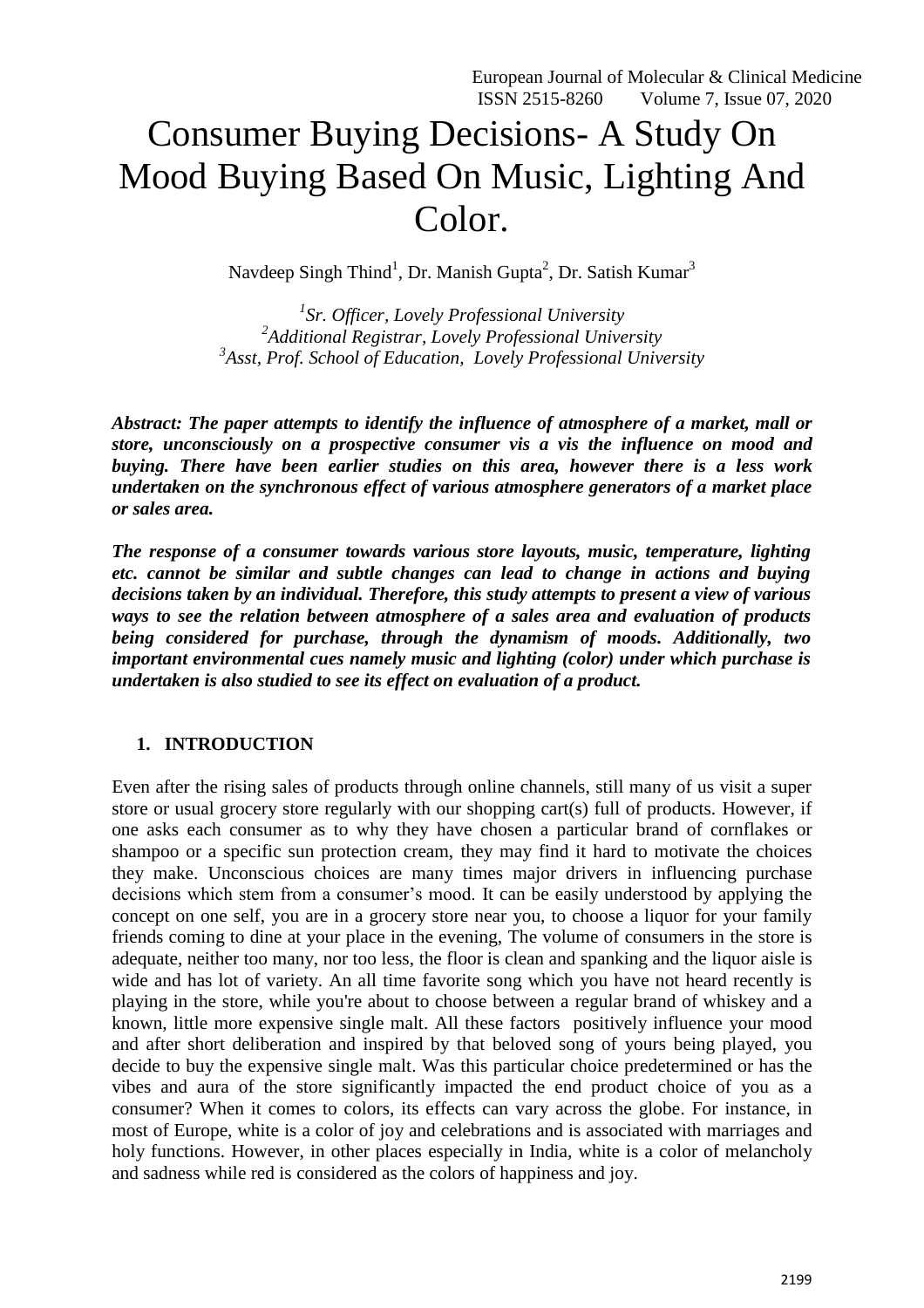If one has to choose colors for business or certain display its effects should be first considered. The following are generally perceived color references

- **White**: Purety. Sophistication, Grace.
- **Red**: Aggression, Passion,Fun.
- **Black**: Esteem, Authority, Evil.
- **Yellow**: Welcoming, Calm, Joyous.
- **Purple**: Wealth. Worthy, Richness
- **Blue**: Peace, Youth, Loyalty.

# **2. BACKGROUND**

(Ropoport,, 1982; Bitner, 1986; and chiu). Earlier studies on the effect of purchase environments on purchase intentions have shown that a store's environment can majorly influence the behavior of a consumer as it completely affects consumers' moods (North and Hargreave, 1998) researched on the impact of songs being played in a store setting on the choice of a product choice and they made a conclusion that music has the potential to direct the choice of product one may buy. (Arnie and Kim, 1993). In the above context stated that classical music may reinforce a consumer to intentionally buy a dearer wine as compared to the top music chart being played at that time. This study is not singularly confined to noticing the effect of music on buying mood alone. In addition to music, the effects of color and light will also be noted, as research has proved a notable relationship amongst the environmental cues along with purchasing pattern.

# **3. OBJECTIVES OF THE STUDY:**

It has already been proven that the buying environment plays a vital role in a consumer's buying decision. Therefore, this study shall primarily focus on understanding the reasons behind:

- i. Affect of mood on positive and negative product evaluations.
- ii. Affect of sales area atmospherics on the mood of a consumer.

# **4. THE EFFECT OF MOOD ON PRODUCT EVALUATIONS**

Mood is a state of emotion which may majorly influences the behavior of people and it can be temporary for a lesser time or it can be for a considerable duration as well. . The response to stimuli is also affected by the type of mood in which one is. For instance, a depressed may lead to a negative form of reaction; however joyous mood may make an individual more responsive and receptive. Moods may last longer and are different from what emotions are. (Bitner and Obermiller, 1984) stated "respondents who viewed retail products in an emotionally appealing environment rated products more positively than subjects who viewed the same products in an uncomfortable environment because the mood was positively influenced by the environment."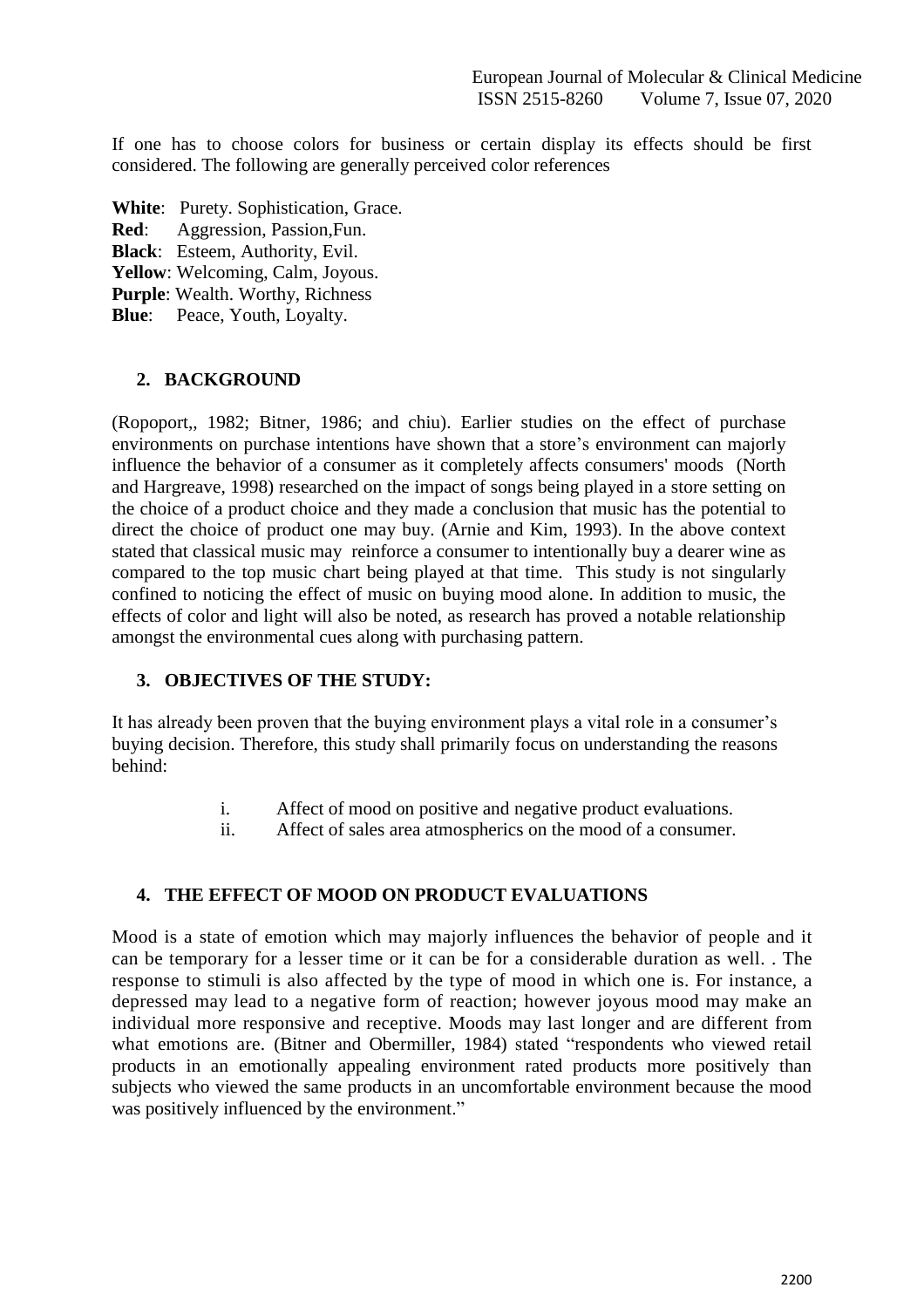#### European Journal of Molecular & Clinical Medicine<br>ISSN 2515-8260 Volume 7, Issue 07, 2020 Volume 7, Issue 07, 2020

(Spangenberg et al., 1996; Chebat & Michon, 2003) concluded that a mix of various feelings which may result in one's mood becoming positive will eventually result in a higher rating and better feedback by the consumer.

(Donovan & Rossiter 1982), concluded that the review of a product being good is very much dependent on the mood which a customer is having. In their research they ascertained that feelings of positivity are also an outcome of positive mood possessed by an individual.

(Mehrabian and Russell, 1974; Chebat and Mixon, 2003). Psychological cues are the intermediary factor with regards to environmental cues and behavior of a consumer. The environmental cues play a major role in the happiness of a respondent, his enthusiasm, and the will to make a purchase decision.

(Gooey et al, 1997) matched satisfaction of a customer via 2 different stores of a similar brand with similar variety, pricing and quality checking response from samples which consisted of seventy six users each week. These customers were questioned thrice i.e. when they were shopping inside the store; at the entrance and when they move from the cash desk towards exit.

The idea of study was to see how moods influence seven specific variables i.e.: shopping time, return intent, liking exhibition, satisfaction, exhibition, time volunteering and amount of money put on random items picked by a consumer for purchase. They concluded that positive store atmosphere enhances the satisfaction level of a product through choice of a customer and positive mood

## **5. MUSIC**

Music is an important art and it largely forms as biggest accepted art forms across the globe with multiple genres and types to choose from. To many, music is a way of expressing one's feelings and emotions. Globally it has been acknowledged that music reduces stress, improves efficiency and aids in creativity. No wonder, marketers use music as an aid to help their sales in super stores and kiosks.

The music being played act as a cue for certain response elicited by the customers, for instance classical music usually induce customers towards an expensive purchase. It is believed that classical music is usually seen as a royal and elegant form of music, thus it elicits such response. It was further seen that while browsing through a store, people tend to purchase French wine when French music is played and interestingly they tend to purchase German wine in case German music is played which clearly shows the power of music and how it affects the subconscious.

5.1 The affects of positive and negative music on buying

(Ahmad, Nawaz and Rana, Afsheen, 2015). Concluded that people get inspired by listening to music and it gets them into the other mood. People feel that music strongly impacts their behaviors as well as mood. They found that people in majority are interested in listening to music and further believe that it channelizes them in both positive and negative ways.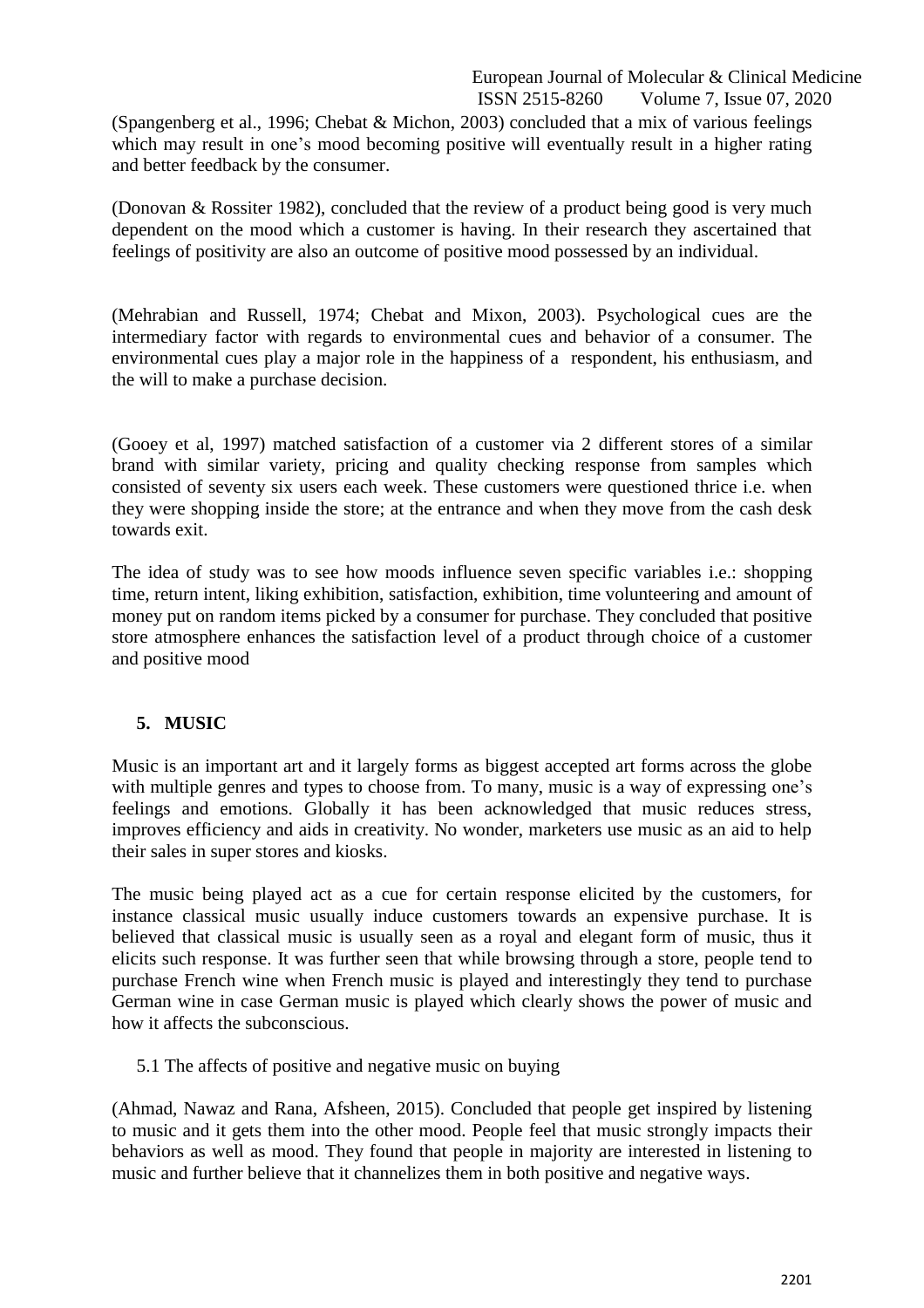#### 5.1.1 The affect of positive music

(Hargreaves and North 1998) concluded that a cafeteria's perception was that of an elegant place owing to the playing of classical music in it; during times when easy listening genre was used as a preferred type, people perceived the cafeteria to be very dignified and elegant place. These results suggested that music which is positive usually have a definite effect on the sentiments of a consumer.

Similarly, in a bank setting, the public in the bank found it to be inspiring the moment classical music was being played which naturally enhanced the consumer's mood. As a result, the time spent became tolerable and consumers felt like staying in the bank.

#### 5.1.2 The affect of negative music.

Music styles can of course also have a negative impact on consumer mood. A renewed look towards the study undertaken by North & Hargreaves suggests that various styles of music lead to a negative influence on the mood of a consumer. Pop music is perceived as optimistic for cafes and in such places if no music or any other genre is played, the customers would not feel inspired.

(Khalfa, Roy, Rainville, Dalla Bella & Peretz 2008) noted that melancholy in music reduces one's excitement level, leading to a drop in heart beat and blood pressure level. Thus, low or gloomy music substantially becomes an important factor leading to negative mood. Such songs (sad) are catalyst to one linking the same with sad situations in their life.

## **6. THE IMPORTANCE OF LIGHTING AND COLOR**

From the perspective of understanding your consumer, it is essential to note the influence of lighting and color and on the behavior of a consumer. Sales officials and Managers can take help of this information to influence the mood of the customer and increase the sales of their products. (Babin et al., 2003, Areni & Kim, 1994 and Crowley, 1993) suggested that after several studies, lighting and color seemed to be having a lot of significance which can influence the perception of consumers in a market setting or sales area.

#### *6.1 Positive versus negative color and lighting.*

Just like music, the lighting and color affect the performance of humans as they are responsible for triggering reactions.

(Babin et al. 2003). Cool colours are usually associated with wavelengths which are short. Such (cool) colors usually enhance one's feelings towards a certain environment and ultimately enhance their mood On the other hand, warm colors are linked with longer wave lengths and orange and red are typical colors for such category. Warm colors like these enhance consumer's mood and resulting perception much lesser than cooler colors. (Belizzi, Crowley & Hasty, 1983) suggested that Cool environments of a store are usually preferred by customers as opposed to warmer environments This research further proves that selecting cooler colors enhances the mood and eventually the consumer product ratings.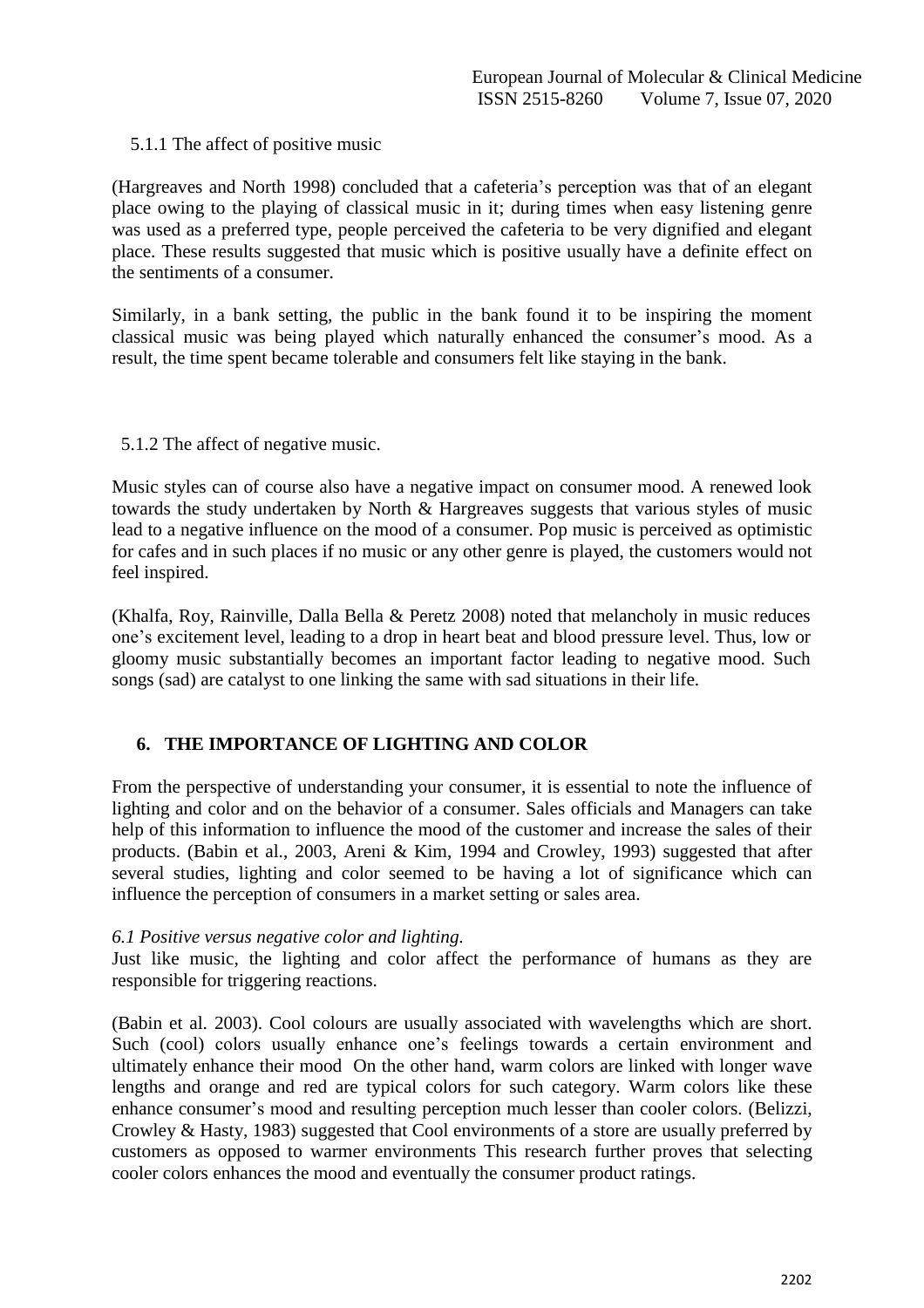#### *7.2 Importance of color intensity*

Intensity simply refers to the how bright a particular color is. A color may be at its full intensity if it is not toned and mixed with two extreme colors i.e. black or white it is called as pure hue. A color's intensity is thus changeable with the mixing of black or white to it. In store management and designing, the intensity of lighting an important phenomenon to decide the shop atmosphere. Research into how lighting effects consumer's mood shows that using softer lighting as compared to brighter lighting also affects the mood of a consumer.

#### *7.3 Intensity of Lighting*

(Areni & Kim, 1994).Brighter lighting influenced buyers to examine and handle more goods Little research was done on this subject until 1994, so the conclusions appear to be completely unfounded. However, the research is done (Valdez & Mehrabian, 1994; Bellizi and Hite, 1992). Just like music, color and lighting also plays a vital role and influences a shop's atmosphere, cooler shades enhance a consumer's mood with respect to a particular environment where as warmer shades color may considerably decrease mood of a consumer. (Mehrabian, 1976; Areni & Kim, 1994). The color and lighting intensity in business environments can be handy and may prove to be useful for enhancing a consumer's mood. Using soft and warm lights and mild colors leads to a favourable affect on a consumer's mood as it makes a consumer senses improved well being in such case (Markin, Lillis & Narayana, 1976) suggested that softly lit store can has the probability to make a consumer stay in the store for a longer duration since he feels it as comforting and does not lead to anxiety. Thus it means that there is a positive influence of soft lighting in the indoors on a consumer's mood. However, it is also observed that more lumens and brighter lights can entail more no. of mood changes. A consumer may not feel like staying longer in a store premises owing to the bright light since it leads to lack of consumer comfort.

## **7. CONCLUSION**

There is significant literature to put forth and reach to a conclusion that consumer's mood is a vital as well as bridging factor between atmosphere of a shop and other dependent factors of consumer behavior. Pleasant moods have a positive effect on product reviews and unpleasant mood can have varying influences on product ratings. Studies done in this regard conclude that if the mood of a consumer is negative or unpleasant, it may lead to a negative or positive outcome, evaluation, feedback and purchase decision Via the various reviews studied and put forth it is thus obvious to conclude that product evaluations do get influenced by various very significant super market/ store atmospherics, specifically music, lighting and color as they influence mood to a large extent. A pleasant mood thus favorably affects the evaluations of a product , however an unpleasant mood can go both ways which can eventually lead to both positive as well as negative evaluation of a service or product.

#### **8. SCOPE FOR FUTURE RESEARCH**

The increasing no. of brand stores along with dynamism in consumer emotions and mood is a consistent matter of research in the field of consumer psychology. For future research, combinations of several environmental characteristics can be studied and correlated with emphasizing the role of each such variable in influencing the customer behavior. In addition to this, empirical research can be undertaken to check the impact of other variables like material of construction used like wood, tiles, the lay out and temperature vis a vis consumer buying behavior. In addition to the above , study can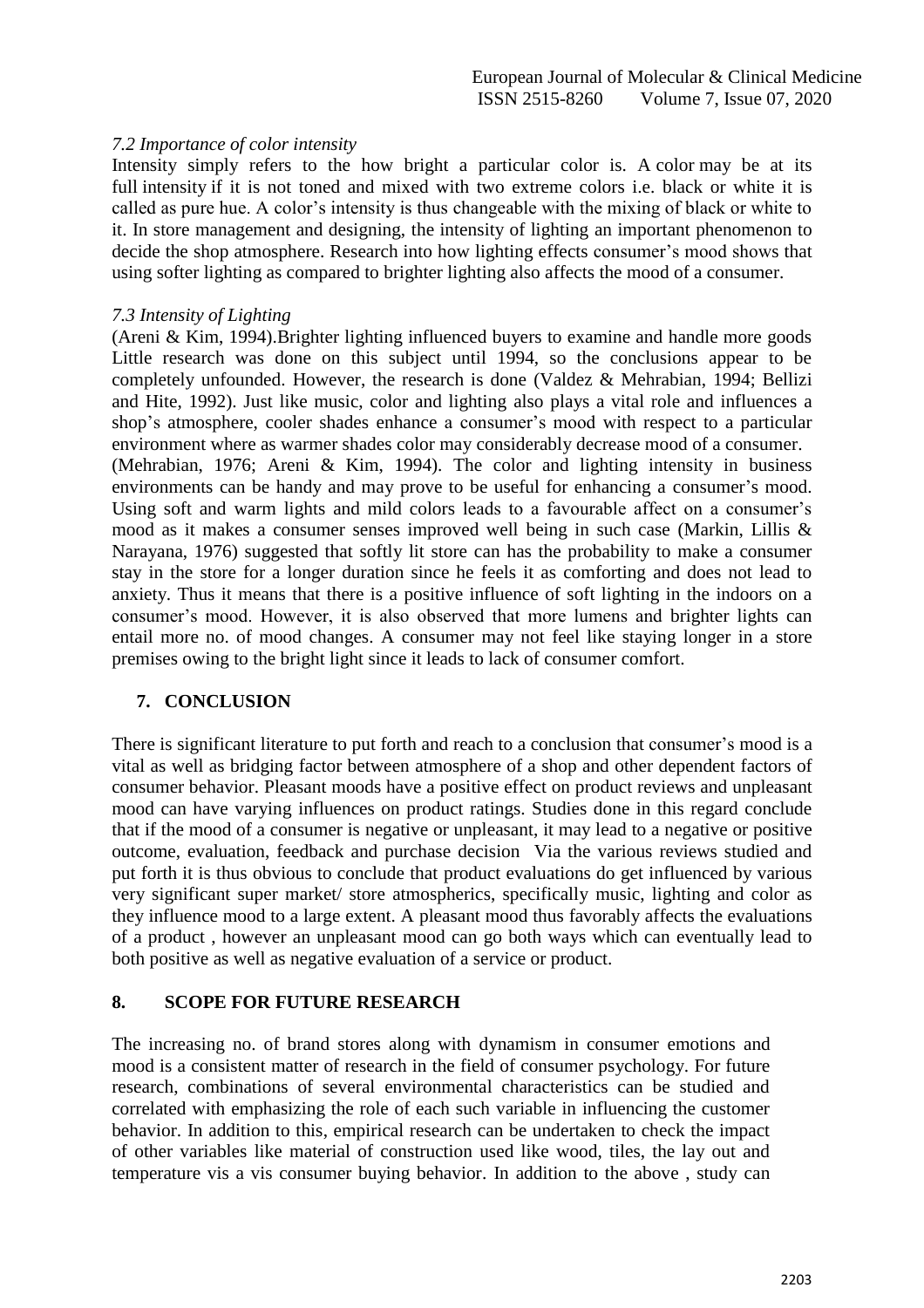also be undertaken to identify the amount of money time and money spent in a super market or store in relation to the type of set up and furnishings along with other already mentioned variables it has. The research in this field can prove beneficial to the marketers and store owners and can be helpful in enhancing the standard of grocery shopping by providing a better and more comfortable environment.

#### **REFERENCES:**

- [1] Areni, C. S., & Kim, D. (1994). The influence of in-store lighting on consumers' examination of merchandise in a wine store. *Journal of Marketing Research,* 11, 117– 25.
- [2] Babin, B. J., Hardesty, D. M. & Suter, T. A. (2003). Color and shopping intentions: The intervening effect of price fairness and perceived affect. *Journal of Business Research*, 541-551.
- [3] Baker, J., Grewal, D. & Parasuraman, A. (1994). The influence of store environment on quality inferences and store image. *Journal of Marketing,* 22, 328– 39 (Fall).
- [4] Bargh, J. A. (2002). Losing consciousness: Automatic influences on consumer judgment, behavior, and motivation. *Journal of Consumer Research,* 29*,* 280-285.
- [5] Bellizi, J. & Hite, R. (1992). Environmental color, consumer feelings and purchase likelihood. *Journal of Psychology and Marketing,* 9 (5), 347 – 63.
- [6] Bitner, M. J. (1986). Consumer Responses to the Physical Environment in Service Settings. In *Creativity in Services Marketing.* M. Venkatesan, Diane M. Schmalensee and Claudia Marshall, eds. Chicago: American Marketing Association, 89-93.
- [7] Bitner, M. J. (1990). Evaluating Service Encounters: The Effects of Physical and Employee Responses.
- [8] Milliman, R. (1986). The Influence of Background Music on the Behavior of Restaurant Patrons. *Journal of Consumer Research*, 13 (September), 286-9.
- [9] North, A. & Hargreaves, D. (1997). Liking, arousal potential, and the emotions expressed by music.
- [10] North, A., Hargreaves, D. and McKendrick, J. (2000). The Effects of Music on Atmosphere in a Bank and a Bar, *Journal of Applied Social Psychology,* 30, 7, 1504- 1522.
- [11] North, A., MacKenzie, L., Law, R. & Hargreaves, D. (2004). The Effects of Musical and Voice "Fit" on Responses to Advertisements, *Journal of Applied Social Psychology,* 34, 8, 1675-1708.
- [12] Parker, G. & Brown, L. (1982). Coping behaviors that mediate between life events and depression.
- [13] Pribram, K. (1970). Feelings as monitors. In M. B. Arnold (Ed.), *Feelings and emotions. The Loyola Symposium*, New York: Academic, 41-54.
- [14] Spangenberg, E., Crowley, A. & Henderson, P. (1996). Improving the Store Environment: Do Olfactory Cues Affect Evaluations and Behaviors? *Journal of Marketing,* 60 (April), 2, 67-80.
- [15] Heeler, R. & Berneman, C. (1986). Shopper's mood and purchases. *Proceedings of the 15th Emac Conference*, Helsinki School of Economics and Business Administration, 595-601.
- [16] Khalfa, S., Roy, M., Rainville, P., Dalla Bella, S. & Peretz, I. (2008). Role of tempo entrainment in psychophysiological differentiation of happy and sad music? *International Journal of Psychophysiology*, 68, 17-26.
- [17] Khalfa, S., Peretz, I., Blondin, J., Manon, R. (2002). Event-related skin conductance responses to musical emotions in humans. Neurosci. Lett. 328, 145–149.